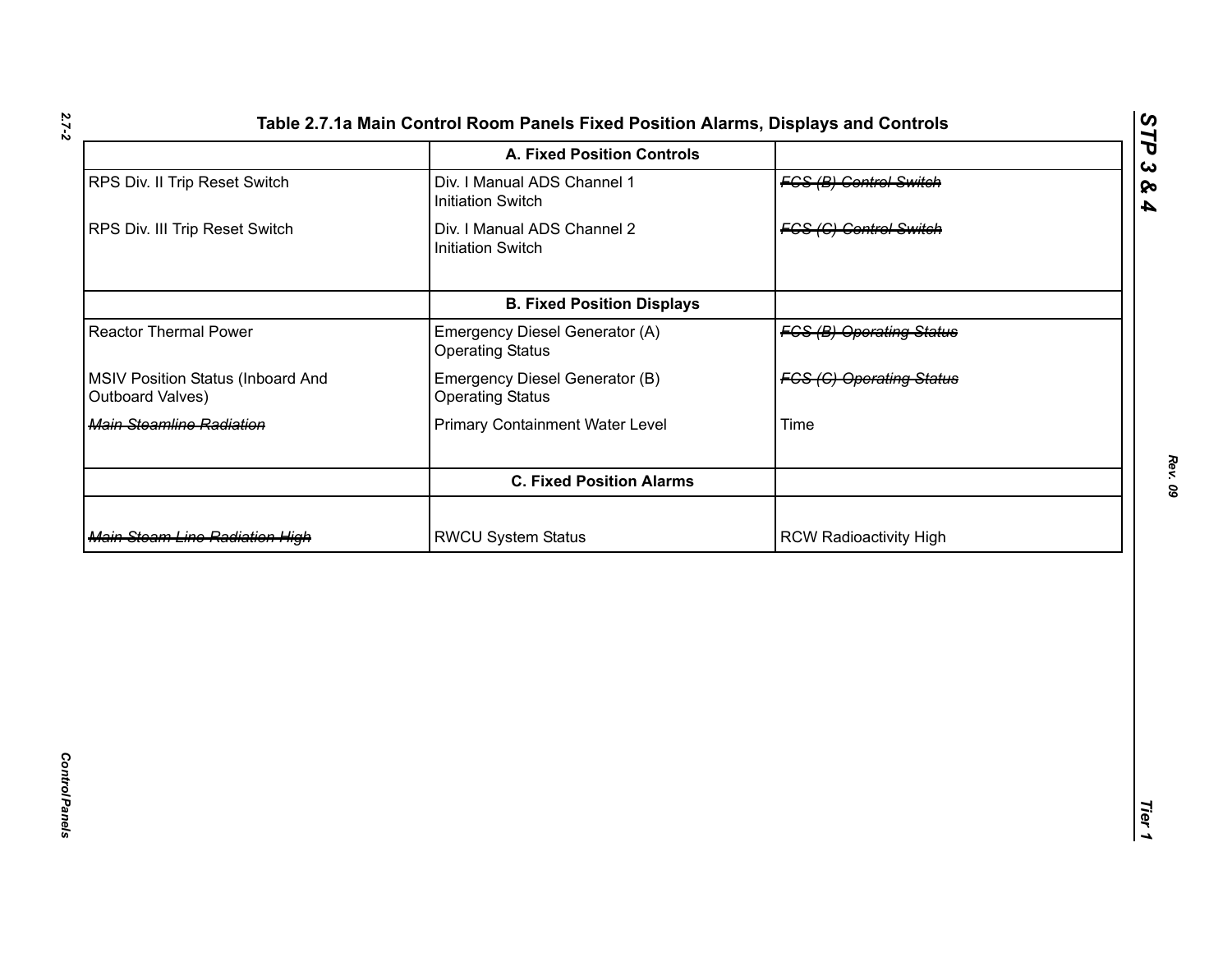# **2.7.5** *Multiplexing System* **Data Communication**

The Design Description is replaced in its entirety with the following.

STD DEP T1 3.4-1

## *Design Description*

The Data Communication functions are defined through the Essential Communication Functions (ECFs) and the Non-Essential Communication Functions (NECFs). The ECFs are accomplished as a part of the safety related I&C systems and equipment that make up Safety System Logic and Control (SSLC). The NECFs are performed through a plant wide, distributed network identified as the Plant Data Network (PDN) system. The PDN supports the communication functions of the non-safety related I&C systems and other plant data and information systems.

## *Essential Communication Functions (ECF)*

The ECFs support the control and monitoring of the plant protection and safety systems. The ECFs are implemented through the use of divisionally dedicated networks and/or data links provided with the safety related digital system platforms. Some of the platforms use data links only and some of the platforms use a combination of both data links and networks. The networks and data links provide remote and local communication between the safety system modules. Information from remote units, typically input and output signals and digital based controllers, is sent to equipment that processes the data according to the system logic functions to determine the control output signals. The system signal inputs and outputs of the controllers connect to the process sensors and discrete devices located within the plant. The resulting control signals are sent back to the remote controllers, which distribute the signals to the final control elements of the supported systems. In addition, the dedicated networks and data links support the acquisition and transmission of safety-related signals for display and recording.

Data communication is provided between redundant safety related divisions to support coincident logic functions. The data communication is implemented through fiber optic based data links to ensure interdivisional isolation. All communication is checked to prevent a division from impacting the performance of other divisions.

The equipment implementing the ECFs is classified as Class 1E safety-related.

The ECFs are implemented through dedicated equipment in each of the divisions, with no direct electrical interconnections among divisions. Each division of equipment has independent control of data acquisition and transmission. System timing is asynchronous among the divisions, so that timing and clock signals are independent of each other and only influence data transmission functions within that division. The ECFs are implemented with a deterministic communications protocol.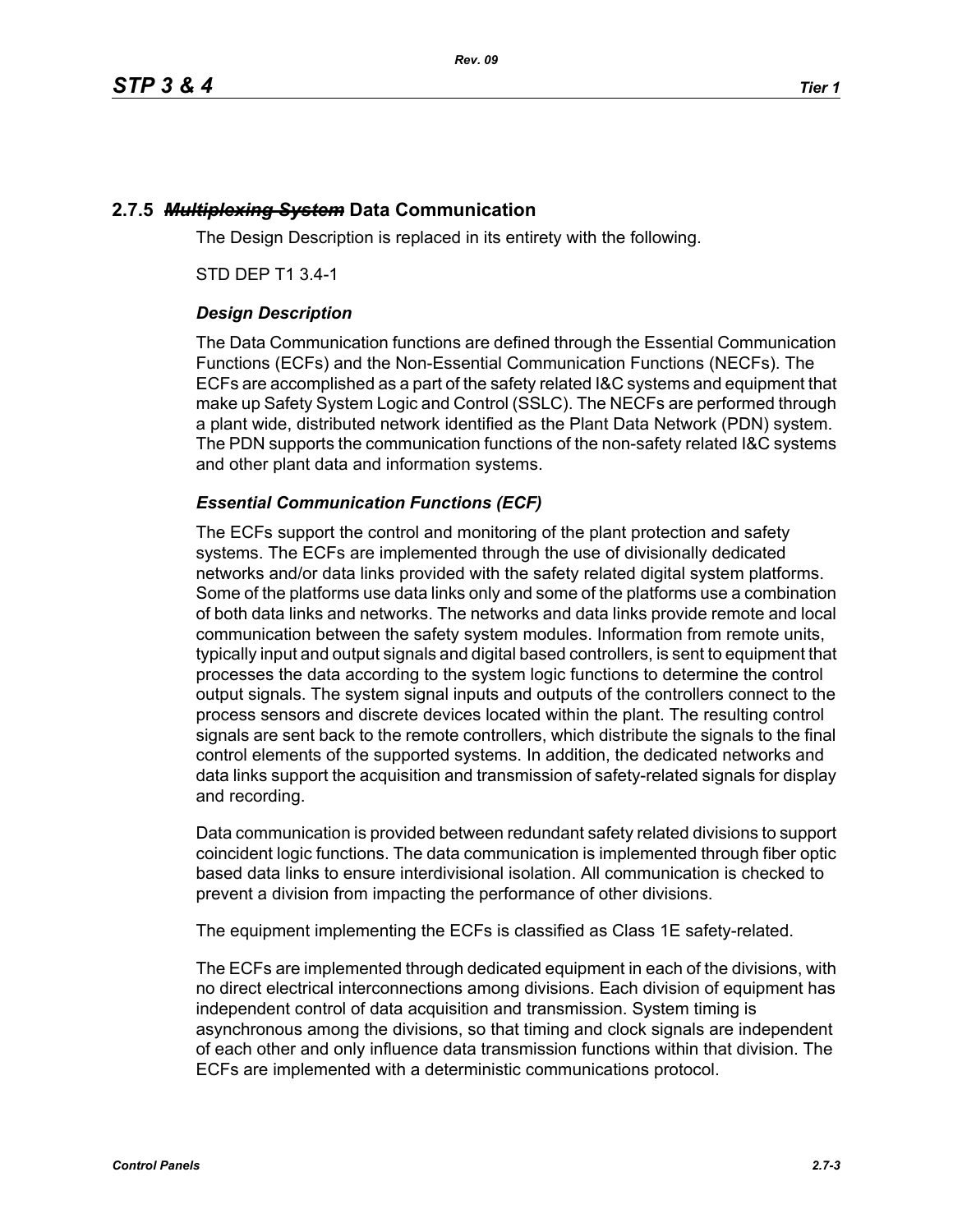The ECFs for remote units within a division are implemented with redundant transmission paths and communication modules. The ECFs utilize self-diagnostics to detect a transmission path or communication module failure.

Data communication from safety-related to non-safety related systems or devices is isolated through the use of an isolating transmission medium and buffering devices. Data cannot be transmitted from the non-safety side to safety related equipment when the equipment is in service.

Self diagnostics monitor the operation of the ECFs. The equipment implementing the ECFs in each of the four divisions is powered from its respective division's uninterruptible Class 1E power. Independence is provided between Class 1E divisions, and also between Class 1E division and non-Class 1E equipment.

The equipment implementing the ECFs is located in the Reactor Building, the Control Building and the Ultimate Heat Sink (UHS).

The ECFs are monitored within each system and have the following alarms and displays in the main control room:

Inoperative indication for equipment implementing the ECFs.

Individual communication channel availability for each division.

Display of data transmission parameters and display and control of off-line self-test functions.

### *Non-Essential Communication Functions (NECFs)*

The NECFs support the data communications for non-safety-related plant functions. The NECFs are implemented through the use of a distributed Plant Data Network (PDN) that provides high speed data communications throughout the plant. The PDN provides the physical and logical data communications networks and connectivity to support the non-safety related control and monitoring functions. The PDN supports the acquisition of non-safety-related data from process sensors and discrete devices, connected to remote input and output devices located throughout the plant, and sends the data to the non-safety-related control systems for control function processing. The PDN supports the communication between the control room monitoring, alarm, recording, and display devices, as well as the Emergency Response Facilities data systems. The PDN also provides non-safety-related control signals to the final control and monitoring elements such as valves, motor drives, alarms, monitors and indicators of the interfacing systems.

The equipment implementing the NECFs is redundant.

The equipment implementing the NECFs is classified as non- safety-related, and is powered from non-Class IE uninteruptible power.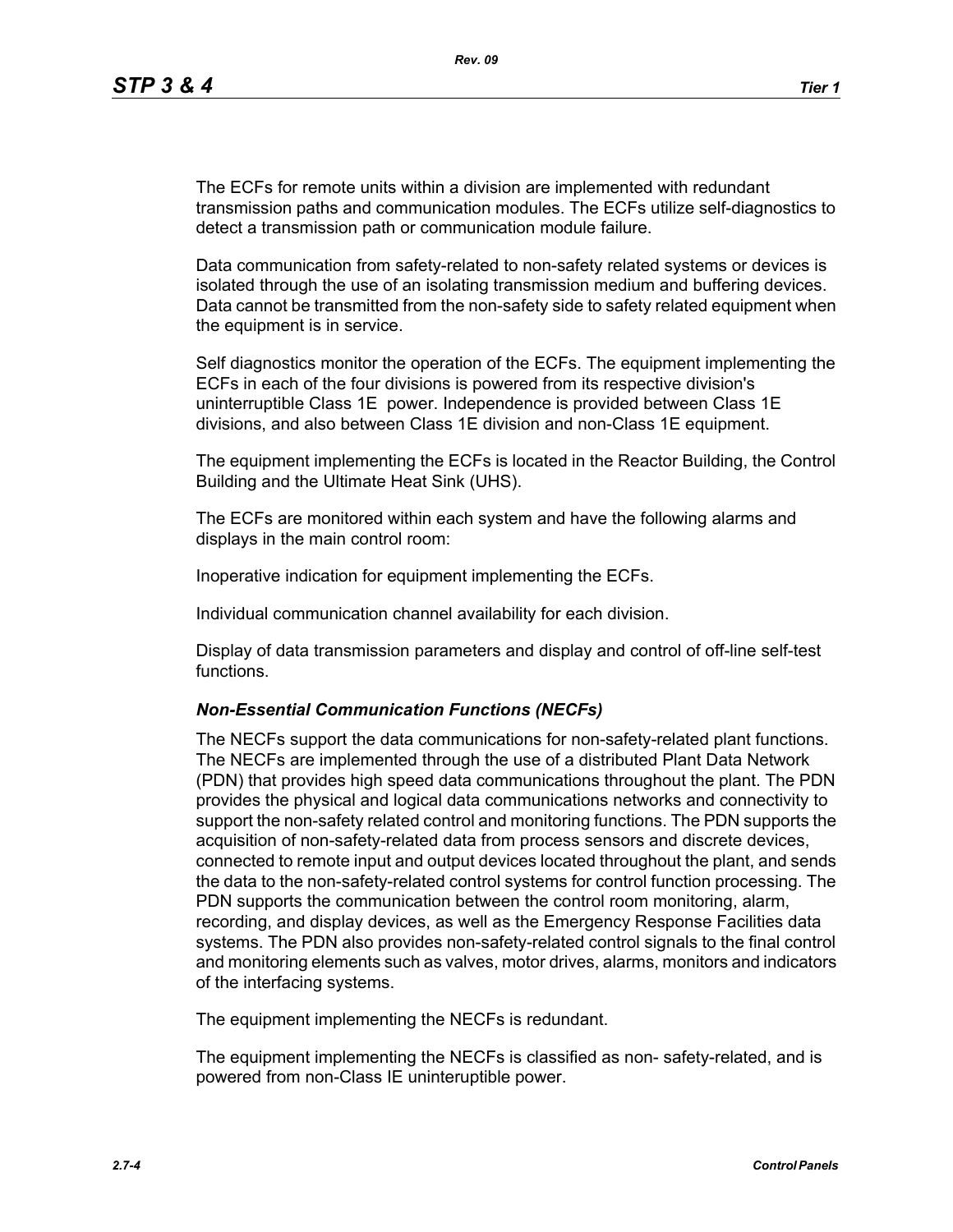## *Inspections, Tests, Analyses and Acceptance Criteria*

*Table 2.7-1 2.7.5 provides a definition of the visual inspections, tests and analyses, together with associated acceptance criteria, which will be undertaken for the EMS* ECFs *and NEMS* NECFs*.*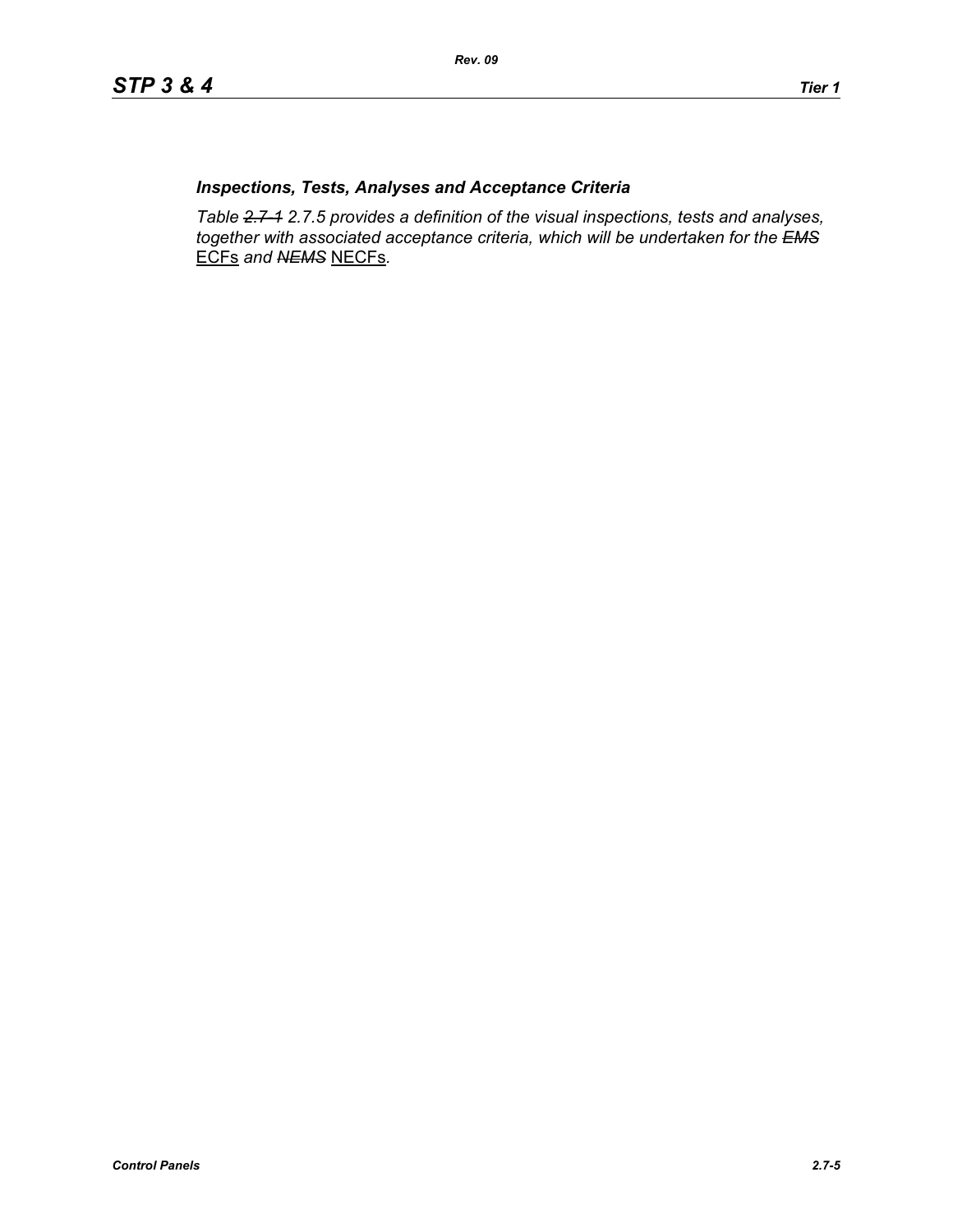| Table 2.7.5 Essential Multiplexing System Data Communication |  |
|--------------------------------------------------------------|--|

|                                                                                                                                                                                                                                                                                                                          | <b>Inspections, Tests, Analyses and Acceptance Criteria</b>                                                             |                                                                                                                                                                                                                                                                                                                         |
|--------------------------------------------------------------------------------------------------------------------------------------------------------------------------------------------------------------------------------------------------------------------------------------------------------------------------|-------------------------------------------------------------------------------------------------------------------------|-------------------------------------------------------------------------------------------------------------------------------------------------------------------------------------------------------------------------------------------------------------------------------------------------------------------------|
| <b>Design Commitment</b>                                                                                                                                                                                                                                                                                                 | <b>Inspections, Tests, Analyses</b>                                                                                     | <b>Acceptance Criteria</b>                                                                                                                                                                                                                                                                                              |
| The equipment comprising the Multiplexing-<br>1.<br>System providing the ECFs and NECFs is<br>defined in Section 2.7.5.                                                                                                                                                                                                  | Inspection of the as-built EMS and NEMS<br>1.<br>equipment implementing the ECFs and<br>the NECFs will be conducted.    | The as-built EMS and NEMS conform<br>1.<br>equipment implementing the ECFs and<br>NECFs conforms with the description in<br>Section 2.7.5.                                                                                                                                                                              |
| <b>EMS The ECFs uses use a deterministic</b><br>2.<br>communications <b>protocolprotocols</b> .                                                                                                                                                                                                                          | 2.<br>Tests of the <b>EMS ECFs</b> communications<br><b>protocol</b> protocols will be conducted in a<br>test facility. | 2.<br><b>EMS The ECFs uses use a deterministic</b><br>communications <b>protocol</b> protocols.                                                                                                                                                                                                                         |
| Data communications from <b>EMS equipment</b><br>3.<br>implementing the ECFs to non-safety-<br>related systems or devices <b>uses</b> use an<br>isolating transmission medium and buffering<br>devices. Data cannot be transmitted from the<br>non-safety-related side to <b>EMS</b> equipment<br>implementing the ECFs. | $\vert 3.$<br>Tests on the <b>EMS ECFs data-</b><br>communications will be conducted in a test<br>facility.             | 3.<br><b>EMS communications Equipment</b><br>implementing the ECFs only permits data<br>transfer from the <b>EMS</b> safety-related to the<br>non-safety-related systems or devices.<br>Control or timing signals are not exchanged<br>between <b>EMS</b> safety-related and non-<br>safety-related systems or devices. |
|                                                                                                                                                                                                                                                                                                                          |                                                                                                                         |                                                                                                                                                                                                                                                                                                                         |

*STP 3 & 4*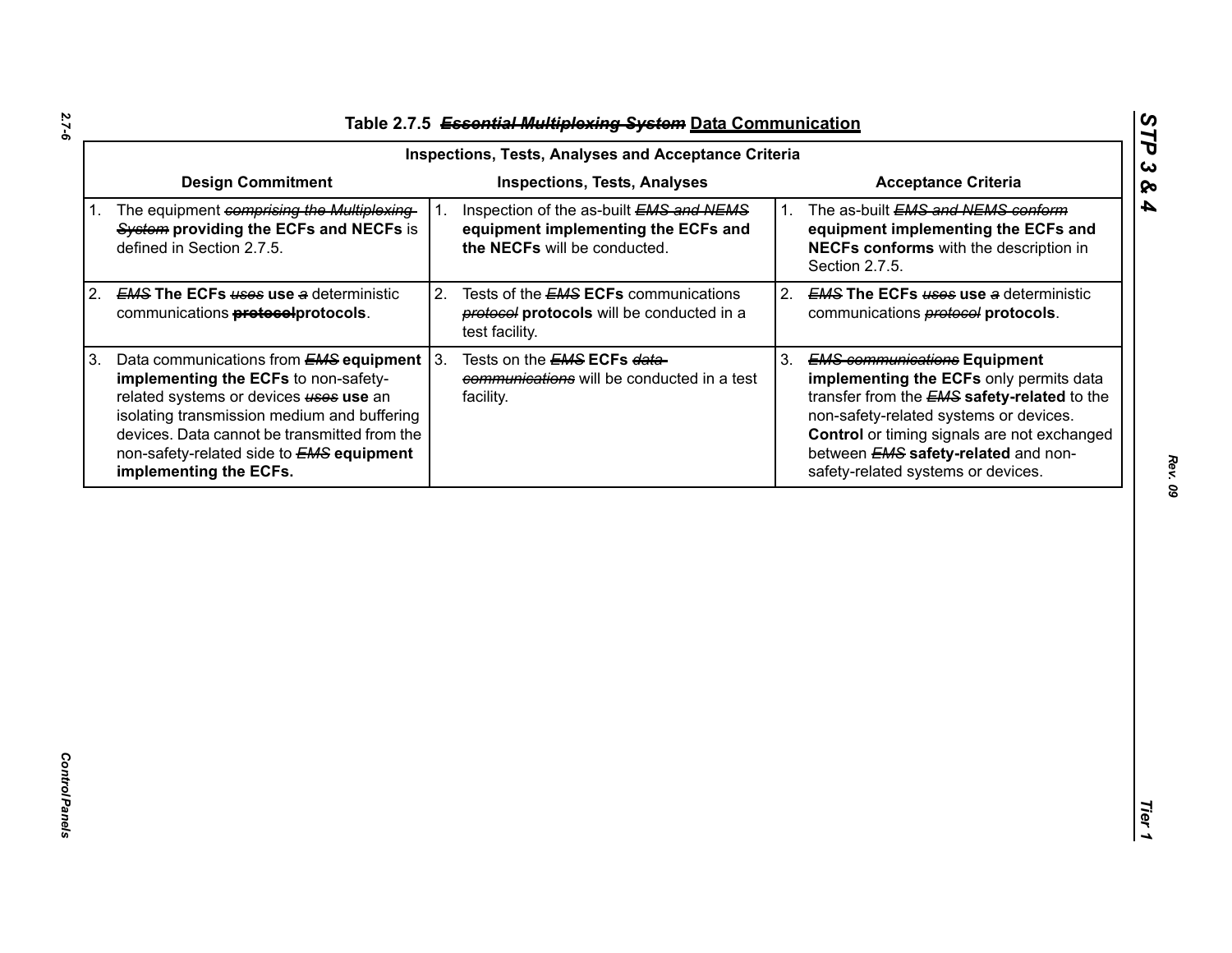|                                                                                                                                                                                                                                                                                                                                                                                                                                                                                                                                                                                                                                                                                                                                                            | <b>Inspections, Tests, Analyses and Acceptance Criteria</b>                                                                                                                                                                                                                                                                                                                                                                                                                                                                                                                                                                                                                             |                                                                                                                                                                                                                                                                       |
|------------------------------------------------------------------------------------------------------------------------------------------------------------------------------------------------------------------------------------------------------------------------------------------------------------------------------------------------------------------------------------------------------------------------------------------------------------------------------------------------------------------------------------------------------------------------------------------------------------------------------------------------------------------------------------------------------------------------------------------------------------|-----------------------------------------------------------------------------------------------------------------------------------------------------------------------------------------------------------------------------------------------------------------------------------------------------------------------------------------------------------------------------------------------------------------------------------------------------------------------------------------------------------------------------------------------------------------------------------------------------------------------------------------------------------------------------------------|-----------------------------------------------------------------------------------------------------------------------------------------------------------------------------------------------------------------------------------------------------------------------|
| <b>Design Commitment</b>                                                                                                                                                                                                                                                                                                                                                                                                                                                                                                                                                                                                                                                                                                                                   | <b>Inspections, Tests, Analyses</b>                                                                                                                                                                                                                                                                                                                                                                                                                                                                                                                                                                                                                                                     | <b>Acceptance Criteria</b>                                                                                                                                                                                                                                            |
| 4. The EMS Equipment implementing the-<br><b>EGFs</b> features automatic self test and<br>automatically reconfigures after detecting<br>accommodates single failure of one-<br>channel (either a cable break or device-<br>failure) within a division. The system returns<br>to ECFs continue normal operation<br>function after reconfiguration the error is-<br>detected with no interruption of data-<br>communication The ECFs utilize self-<br>diagnostics to detect a transmission path<br>or communication module failure. The<br>ECFs for remote units within a division<br>accommodate a single failure (either a<br>cable break or communication module<br>failure), and will contiue to function with<br>no interruption in data communication. | Tests will be conducted on each as built<br>4.<br><b>EMS division of equipment implementing</b><br>the ECFs by individually simulating the<br>following, while simultaneously transmitting<br>and monitoring test data streams:<br>a. a.Single cable break.<br>b. b. Loss of one RMU local area cabinet<br>implementing the ECFs.<br>e. e. Loss of one CMU control area<br>cabinet implementing the ECFs.<br>Tests will be conducted on all as built<br>ECFs for remote units within a division<br>simulating the following while<br>transmitting and monitoring test data<br>streams.<br>Single cable break<br>а.<br>b. Loss of a communication module,<br>such as a fiber optic modem | 4.<br>There is a valid system response<br>generated for each test with no loss of<br><b>EMS</b> essential data communication as a<br>result of the fault. Fault occurrence is<br>identified by the system self-diagnostics<br>and displayed in the main control room. |
| 5. Loss of data communications in a division of<br><b>EMS equipment implementing the ECFs</b><br>does not cause transient or erroneous data<br>to occur at system outputs.                                                                                                                                                                                                                                                                                                                                                                                                                                                                                                                                                                                 | 5.<br>Tests will be performed in one division of<br><b>EMS equipment implementing the ECFs</b><br>at a time. While simulated input signals are<br>being transmitted cable segments in<br>redundant paths will be disconnected and<br><b>EMS the ECFs outputs monitored.</b>                                                                                                                                                                                                                                                                                                                                                                                                             | 5.<br>Data communication is lost without<br>generation of transient or erroneous signals.                                                                                                                                                                             |